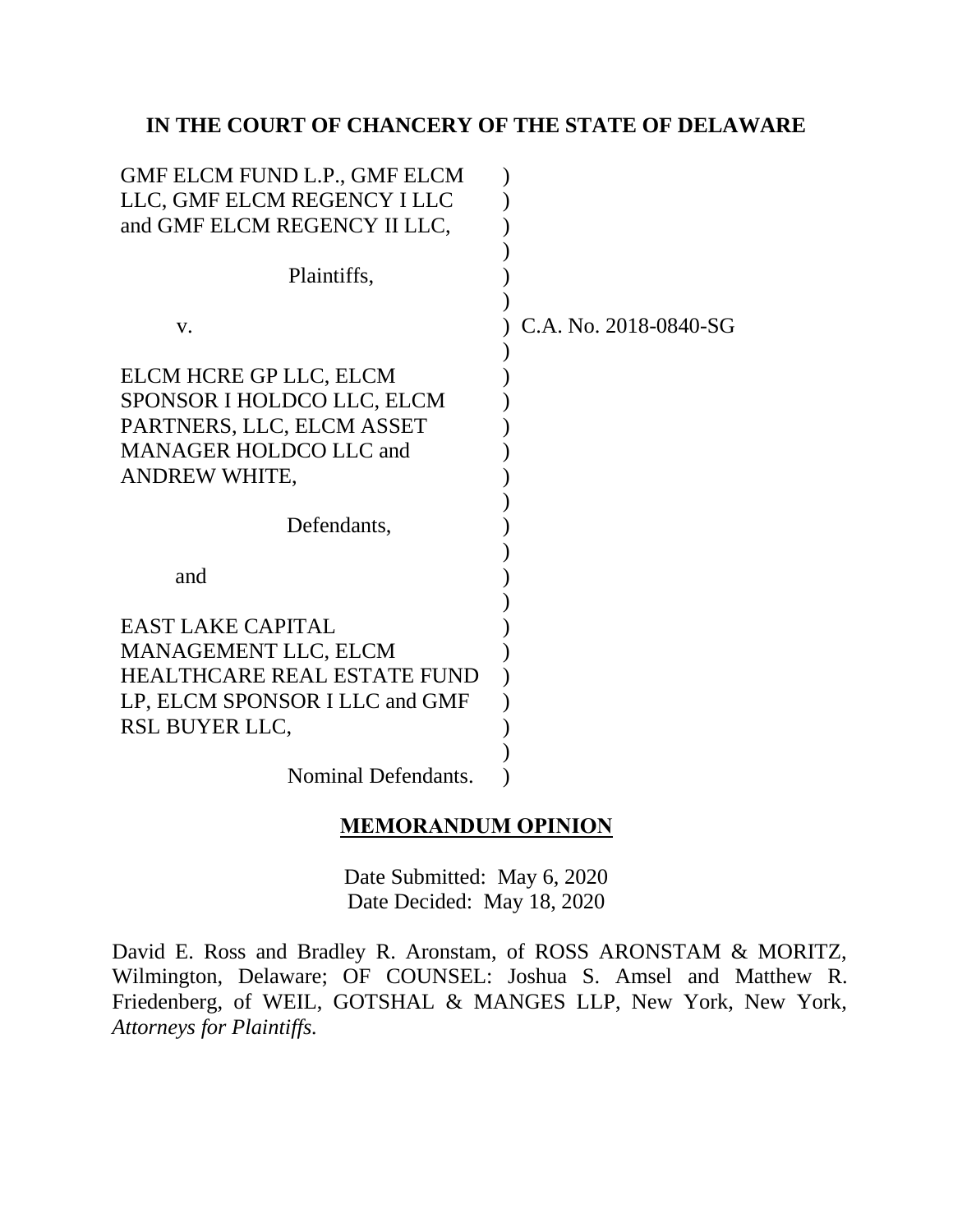Joseph H. Huston, Jr., of STEVENS & LEE, P.C., Wilmington, Delaware; OF COUNSEL: Robert K. Keach, BERNSTEIN, SHUR, SAWYER & NELSON, Portland, Maine, *Attorneys for Receiver.*

Andrew White, *pro se.*

Ryan P. Newell, Kyle Evans Gay, and Shaun Michael Kelly, of CONNOLLY GALLAGHER LLP, Wilmington, Delaware, *Attorneys for Nominal Defendants.*

GLASSCOCK, Vice Chancellor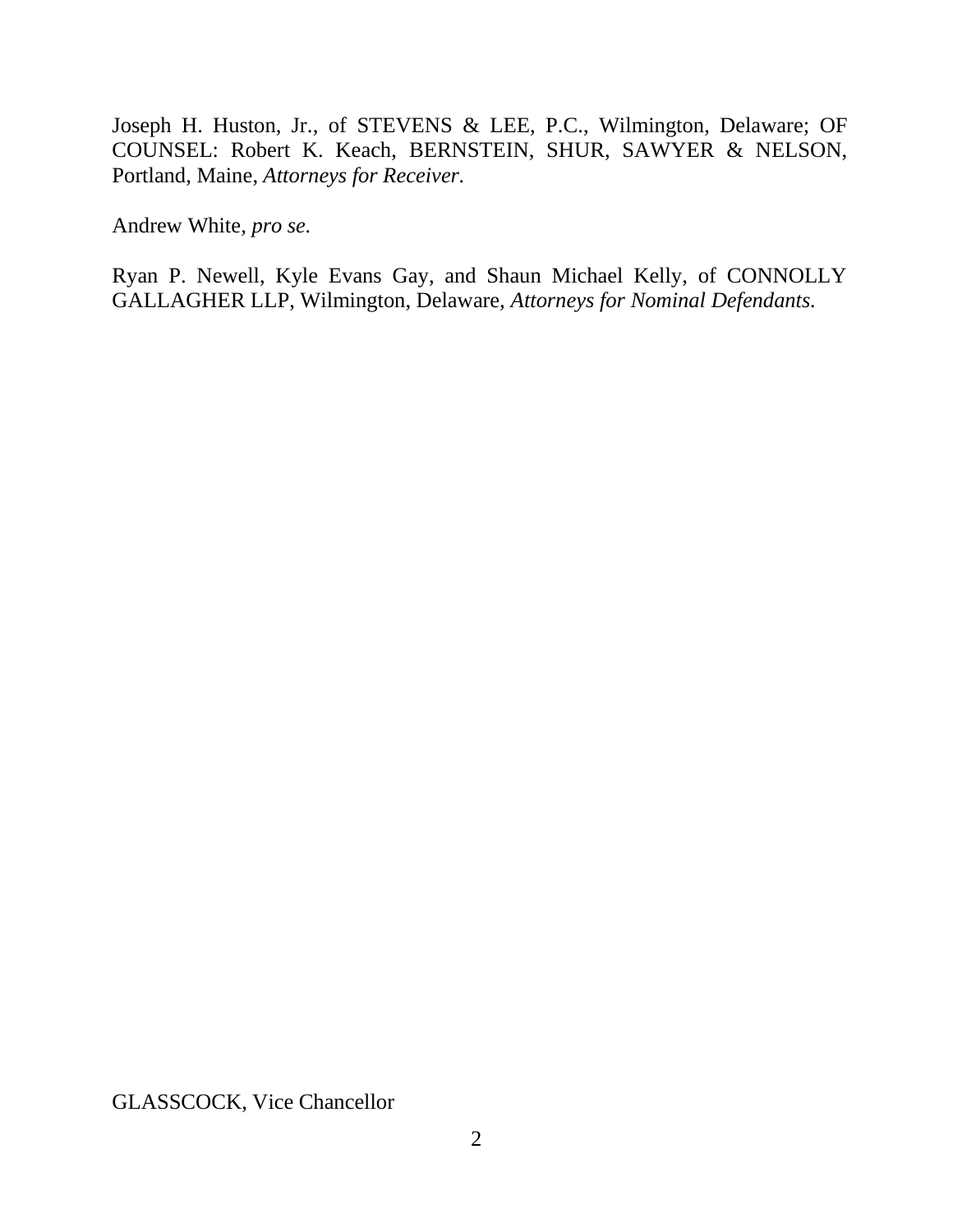Before me is the Plaintiffs' Motion for a Temporary Restraining Order and Interim Charging Order, as well as their Motion for a Charging Order and Status Quo Order. The purpose of the temporary restraining order (the "TRO") and the interim charging order (the "Interim Charging Order") is to provide interim relief until the resolution of the Plaintiffs' request for a permanent charging order. I find that the TRO should issue and the Interim Charging Order be imposed.

### **I. BACKGROUND<sup>1</sup>**

Over the course of this Action, this Court has entered judgments against the individual Defendant, Andrew White, exceeding \$350,000.<sup>2</sup> The bulk of this sum represents sanctions for White's actions in this matter, and a portion is being collected by the Plaintiffs, at my direction, to compensate the former receiver (the "First Interim Receiver") for outstanding fees incurred due to White's misconduct

<sup>&</sup>lt;sup>1</sup> I draw these limited facts from the parties' papers and exhibits submitted in connection with the motions at issue. A fuller recitation describing the parties, the facts of the case, and its gnarled procedural history can be found in *GMF ELCM Fund L.P. v. ELCM HCRE GP LLC*, 2019 WL 3713844 (Del. Ch. Aug. 7, 2019).

<sup>&</sup>lt;sup>2</sup> See Order and Partial Final J., Docket Item ("D.I.") 216 (ordering judgment of \$329,236.91 plus interest); Order Granting GMF Ventures, LLC's Mot. to Compel Def. Andrew White to Appear for Deposition and for Sanctions, D.I. 251 (ordering judgment of \$32,440.18 plus fees).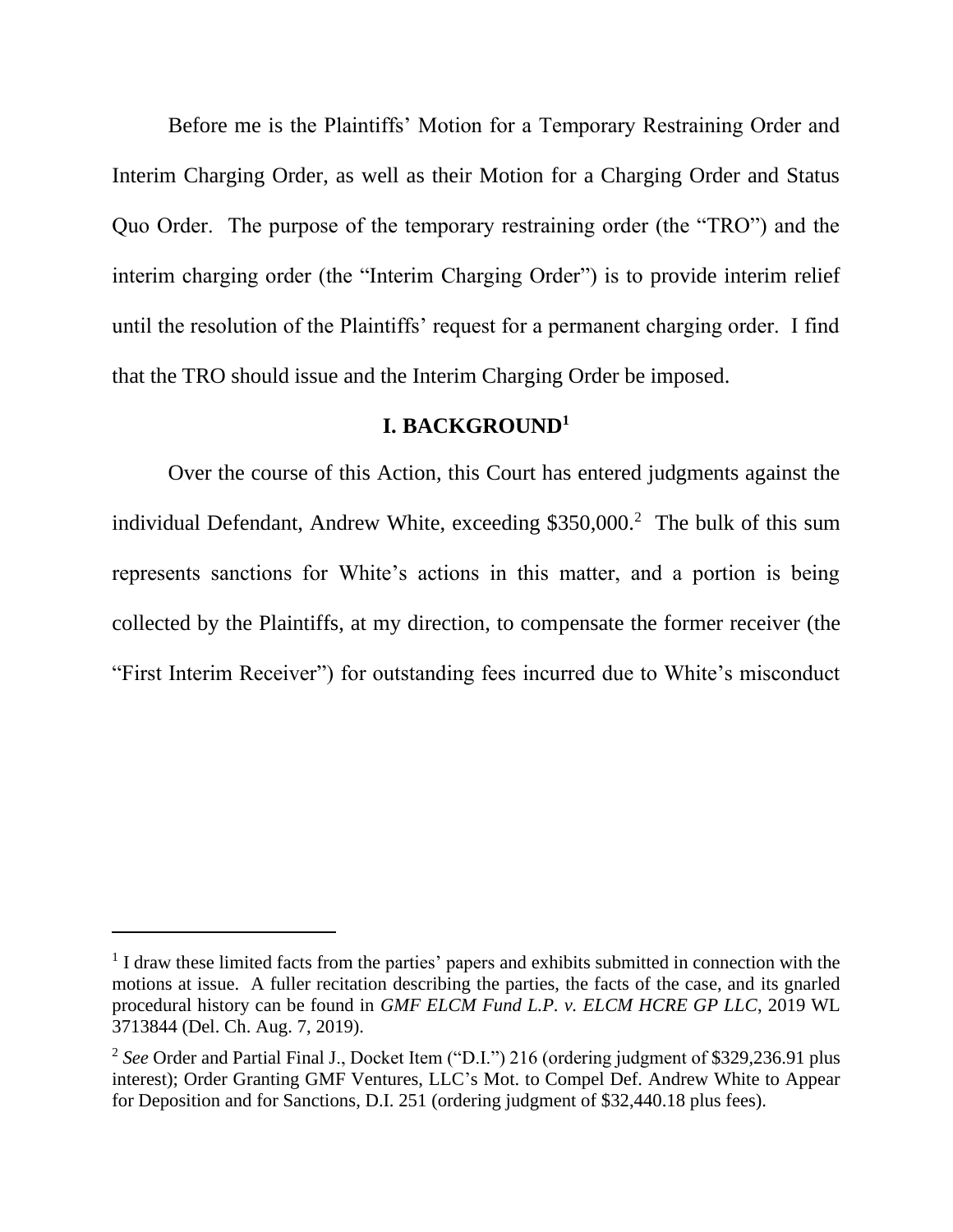in his dealings with the First Interim Receiver. $3$  To date, White has not paid any portion of those judgments.<sup>4</sup>

Through discovery, the Plaintiffs found that White is the 100% owner of two limited liability companies that generate income through leases of senior care facilities in Connecticut. White owns a 100% interest in EL FW Leasing LLC ("FW Leasing"), and EL FW Intermediary I LLC ("FW Intermediary" and together with FW Leasing, the "FW Entities").<sup>5</sup> FW Intermediary entered a lease (the "Master Lease") for two properties from a subsidiary of National Health Investors, Inc. ("NHI").<sup>6</sup> FW Intermediary then subleased those two properties (the "FW Sublease") to a third-party operator ("Watermark").<sup>7</sup> According to White, Watermark delivers a monthly sublease rent payment directly to NHI. NHI retains the amount due under the Master Lease and remits the balance to FW Intermediary.<sup>8</sup>

<sup>&</sup>lt;sup>3</sup> See Order and Partial Final J., D.I. 216; Order Regarding Payment of Receiver's Fees, D.I. 168. The First Interim Receiver was William B. Chandler III. *See* Letter to the Honorable Sam Glasscock III from William B. Chandler III regarding Fees and Status of Receivership, D.I. 140.

<sup>&</sup>lt;sup>4</sup> Pls.' Mot. for a Charging and Status Quo Order, D.I. 329, Ex. A, Dep. of Andrew White dated December 11, 2019 ("White Dep."), at 723:24–724:6.

<sup>&</sup>lt;sup>5</sup> White Dep., at 700:17–18, 756:10–11. FW Intermediary is a wholly owned subsidiary of FW Leasing, and thus White owns a 100% interest in FW Intermediary.

<sup>6</sup> Def.'s Supplemental Response to Pls.' Mot for a Temporary Restraining Order, Charging Order, and Status Quo Order, D.I. 336 ("Def.'s Supplemental Response"), at 2.

<sup>7</sup> *Id.*

<sup>8</sup> *Id.* at 4–5.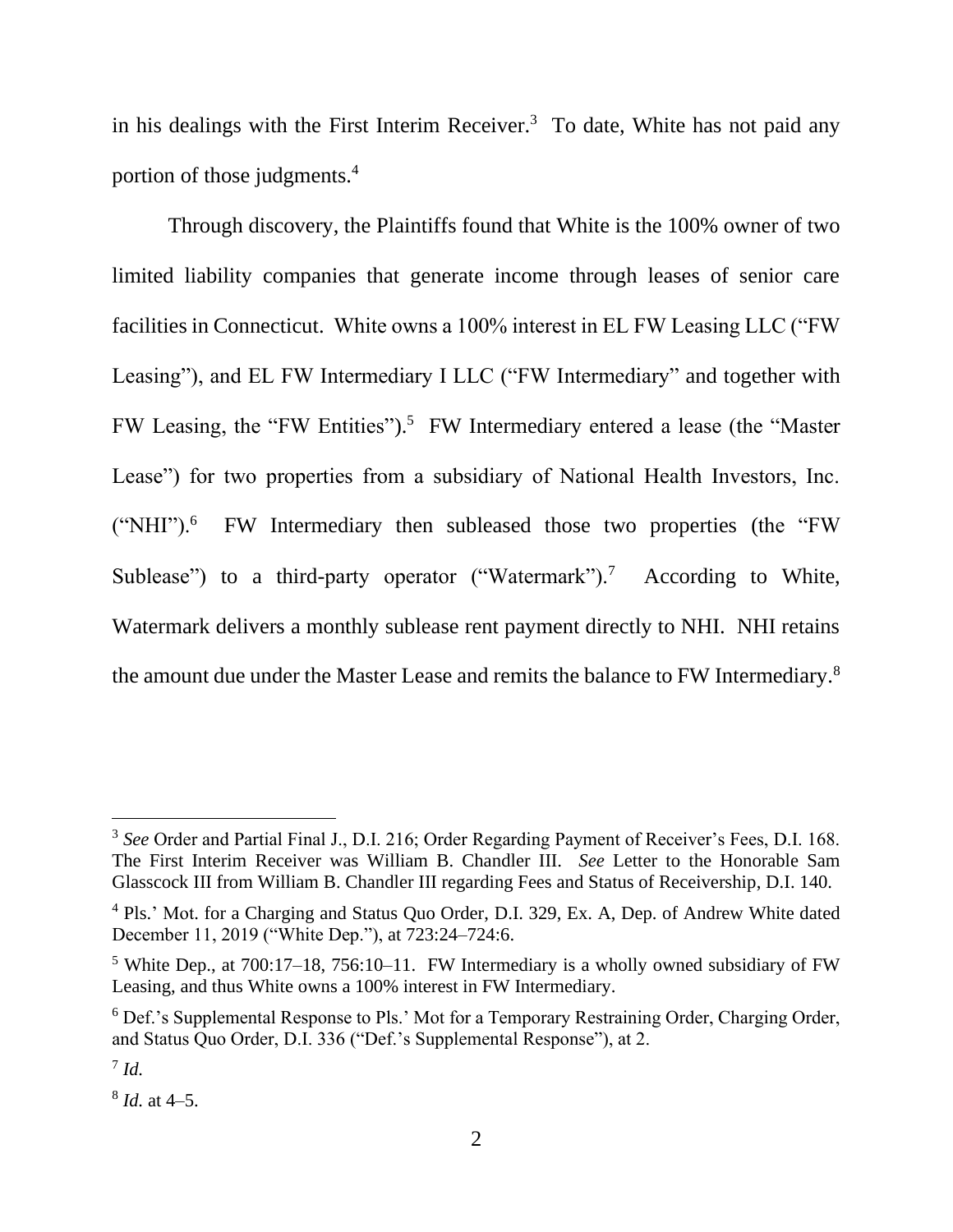The Plaintiffs seek to subject the subsequent distribution of these funds to the sole member, White, to a charging order.

Under 6 *Del. C.* § 18-703, a charging order acts as a lien against White's membership interest in the FW Entities. Such a charging order gives judgment creditors "the right to receive any distribution or distributions to which the judgment debtor would otherwise have been entitled," but it does not grant "any right to obtain possession of, or otherwise exercise legal or equitable remedies with respect to, the property of the limited liability company."<sup>9</sup>

At argument on April 27, 2020, I issued a status quo order from the bench, requiring White to maintain the FW Entities in the ordinary course of business and not to take any action that would put assets out of reach of the Plaintiffs.<sup>10</sup> In evaluating the Plaintiffs' Motion for a TRO, I considered (i) whether the Plaintiffs stated a colorable claim; (ii) whether the Plaintiffs faced irreparable harm in the absence of a TRO; and (iii) whether a balancing of the equities favored the Plaintiffs.<sup>11</sup> I found that the Plaintiffs stated a colorable claim because they have outstanding judgments in this Court, arising as sanctions for White's misconduct, which he claimed to be unable to satisfy. I found that the Plaintiffs faced irreparable

<sup>9</sup> 6 *Del. C.* 18-703(b), (e).

<sup>10</sup> *See* Oral Argument Tr., D.I. 342, at 37:18–38:3.

<sup>11</sup> *Arkema v. Dow Chemical Co.*, 2010 WL 2334386, at \*3 (Del. Ch. May 25, 2010).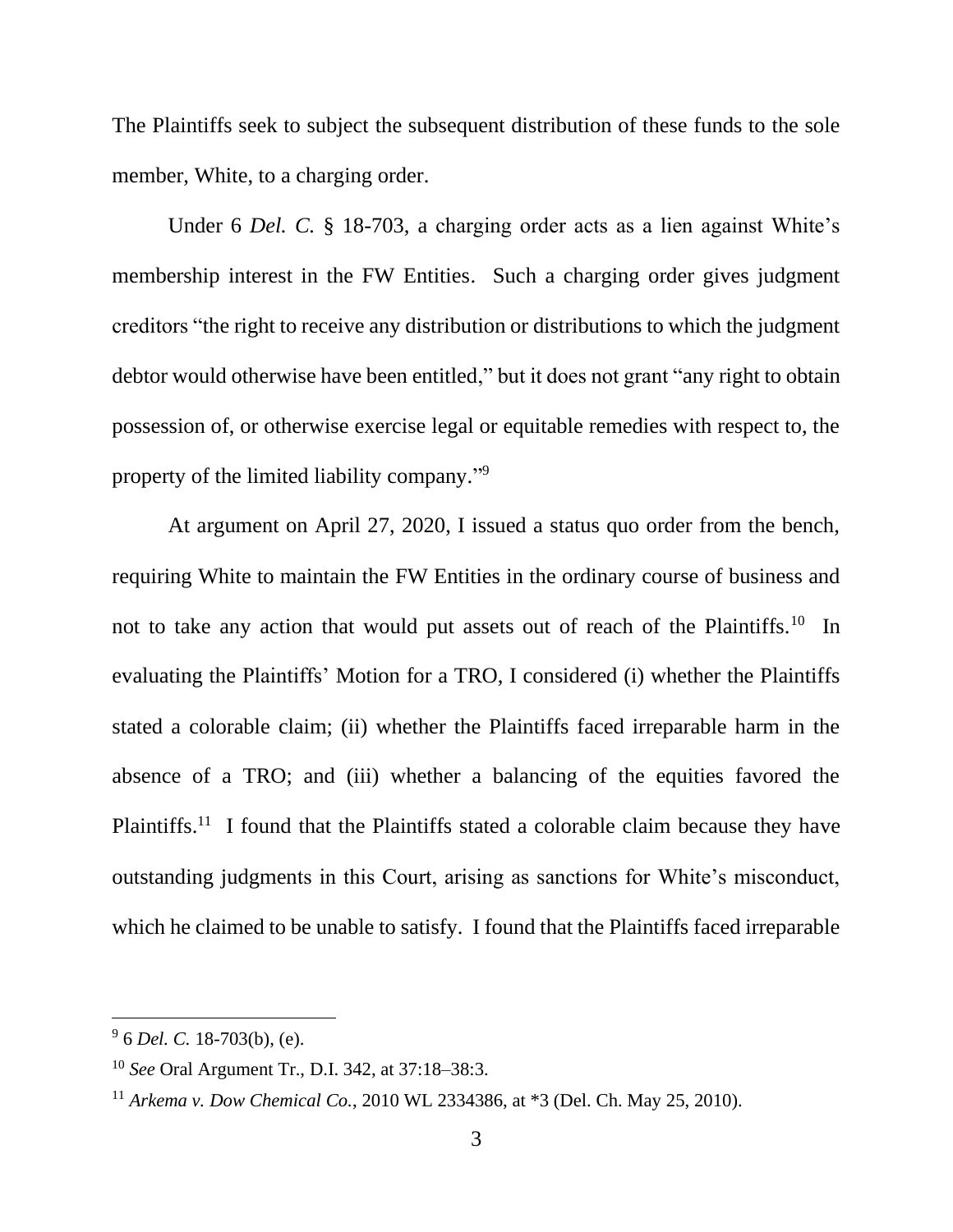harm because, based on this litigation's history, I find a likelihood that in the absence of injunctive relief White will act to make the assets unavailable to the Plaintiffs. I deferred judgment on the third prong, the balancing of the equities, because White represented that a charging order on his membership interests would cause a default of the Master Lease, harming the FW Entities and thus both his and the Plaintiffs' interests. I ordered White to provide the relevant documentation concerning the leases and allowed the parties to supplement their papers. They have done so; this Memorandum Opinion is the result.

### **II. ANALYSIS**

White asserts that a charging order on his membership interest will cause FW Intermediary to default on the Master Lease in two ways: first, he argues it will create a prohibited lien; second, he argues it will constitute a prohibited transfer or assignment of interest, including a prohibited change in control. Having reviewed the Master Lease and the parties' arguments, however, I find that a charging order under 6 *Del. C.* § 18-703 is unlikely to cause a default of the Master Lease or otherwise damage the FW Entities, and therefore the Plaintiffs' Motion for Temporary Restraining Order and Interim Charging Order should be granted.<sup>12</sup>

 $12$  As I indicated at argument, the imposition of a permanent charging order awaits adjudication of the Plaintiffs' Motion for Summary Judgment currently being briefed.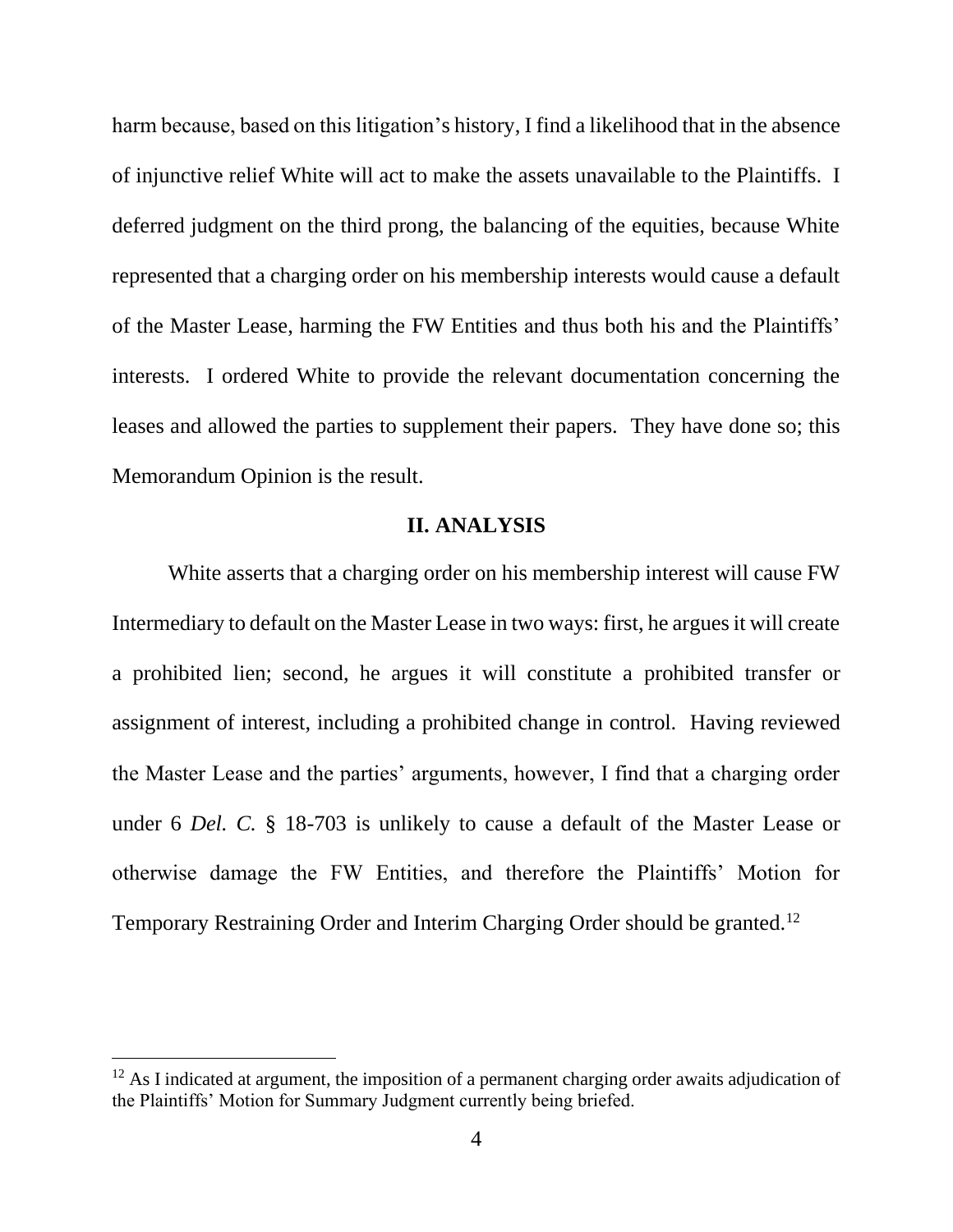The Master Lease provides that "Tenant [i.e. FW Intermediary] shall not create or allow to remain and shall promptly discharge at its expense any lien, encumbrance, attachment, title retention agreement or claim upon any portion of the Property caused by Tenant or its Agents or on Tenant's Accounts. . ."<sup>13</sup> The Master Lease defines "Property" as "the Facilities and all rights related to the use and operation of the Facilities. . ."<sup>14</sup> The Master Lease defines "Accounts" as including "cash and accounts receivable . . . and other rights to payment arising from the Facilities now existing or hereafter arising."<sup>15</sup> A charging order does not constitute a lien on Property or Accounts as defined in the Master Lease. Under 6 *Del. C.* § 18-703, the charging order is a lien on White's right to distributions from FW Intermediary, *not* a lien on any interest of FW Intermediary under the Master Lease. In other words, the charging order only attaches when FW Intermediary would otherwise make a distribution to its sole owner, White. Because the charging order attaches to distributions from FW Intermediary to White, it is not a lien on "the Facilities and all rights related to the use and operation of the Facilities," or "rights to payment arising from the Facilities," which are rights that belong to FW

<sup>&</sup>lt;sup>13</sup> Def.'s Supplemental Response, Ex. A, Master Lease between NHI-REIT, of Axel, LLC and EL FW Intermediary I LLC ("Master Lease"), § 12.1.

<sup>&</sup>lt;sup>14</sup> *Id.*, Art. I, Definitions, "Property." "Facilities" is a defined term. The copy of the Master Lease White provided does not include the page that includes the definition of "Facilities." In the definition of "Property," White underlined the phrase "all rights related to the use and operation of the Facilities," and hand-wrote underneath, "including rights to distributions." *Id.*

<sup>15</sup> *Id.*, Art. I, at 1.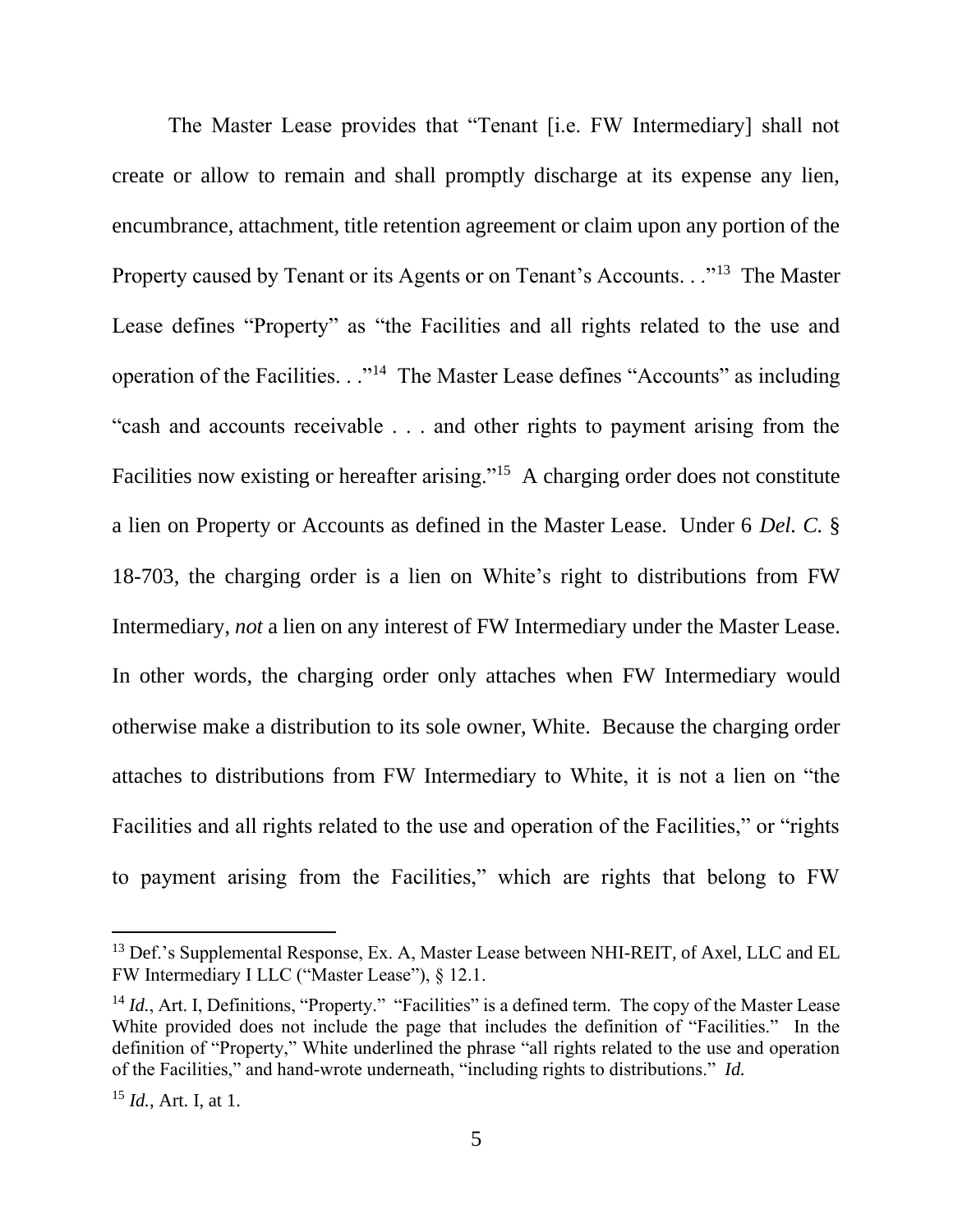Intermediary as the "Tenant." Therefore, a charging order on White's interest in FW Intermediary would not constitute a prohibited lien under the Master Lease.

The Master Lease also provides that any prohibited transfers or assignments will result in default.<sup>16</sup> The only expressly permitted transfer is the sublease.<sup>17</sup> Prohibited transfers include, "an assignment of delegation (whether by operation of law, transfers of interests in Tenant, Subtenant or otherwise) of Tenant's or Subtenant's rights under the Lease or a Facility Sublease" or "a Change in Control."<sup>18</sup> "Change in Control" means "a transfer, assignment, or other event that results in [FW Intermediary] no longer being directly or indirectly Controlled by Andrew White  $\ldots$ <sup>19</sup> "Control," in turn, means "the possession, directly or indirectly, of the power to direct or cause the direction of the management or policies of such entity . . . including the right to act as managing member."<sup>20</sup> 6 *Del. C.* § 18- 703(e) specifically provides that "[n]o creditor of a member . . . shall have any right to obtain possession of, or otherwise exercise legal or equitable remedies with respect to, the property of the limited liability company.<sup> $21$ </sup> In other words, the

<sup>16</sup> *See id.* § 17.1(j).

<sup>17</sup> *See id.* § 21.4.

<sup>&</sup>lt;sup>18</sup> *Id.*, Art. I, Definitions, "Transfer."

<sup>&</sup>lt;sup>19</sup> *Id.*, Art. I, Definitions, "Change of Control."

<sup>20</sup> *Id.*, Art. I, Definitions, "Control."

<sup>21</sup> 6 *Del. C.* § 18-703(e).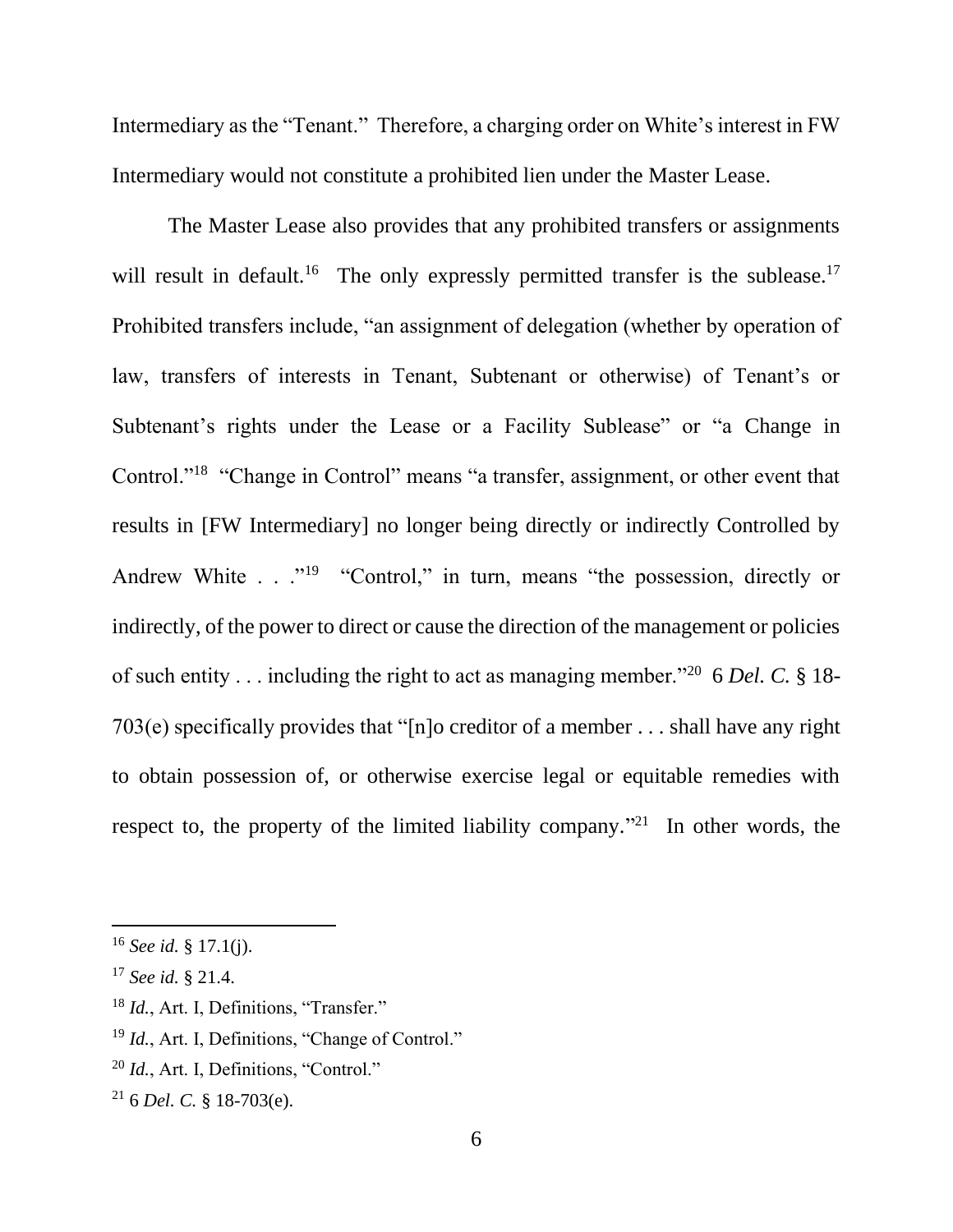charging order would not affect White's ability to control FW Intermediary, nor does it grant the Plaintiffs any interest in FW Intermediary's rights under the Master Lease. The charging order gives "*only* the right to receive any distribution" that would otherwise go to White.<sup>22</sup> No rights, equitable or legal, transfer. Control of FW Intermediary remains with White. Therefore, a charging order would not cause a default of the Master Lease through a prohibited transfer or assignment, including a change of control.

Based on the foregoing, I find that the balance of the equities favors the Plaintiffs because a charging order under 6 *Del. C.* § 18-703 is unlikely to cause a default of the Master Lease. I therefore grant the Plaintiffs' Motion for Temporary Restraining Order and Interim Charging Order. The Plaintiffs' request for a permanent charging order awaits resolution of the pending Motion for Summary Judgment.

#### **III. CONCLUSION**

The Plaintiffs' Motion for Temporary Restraining Order and Interim Charging Order is granted. An appropriate Order accompanies this Memorandum Opinion.

<sup>22</sup> 6 *Del. C.* § 18-703(a) (emphasis added).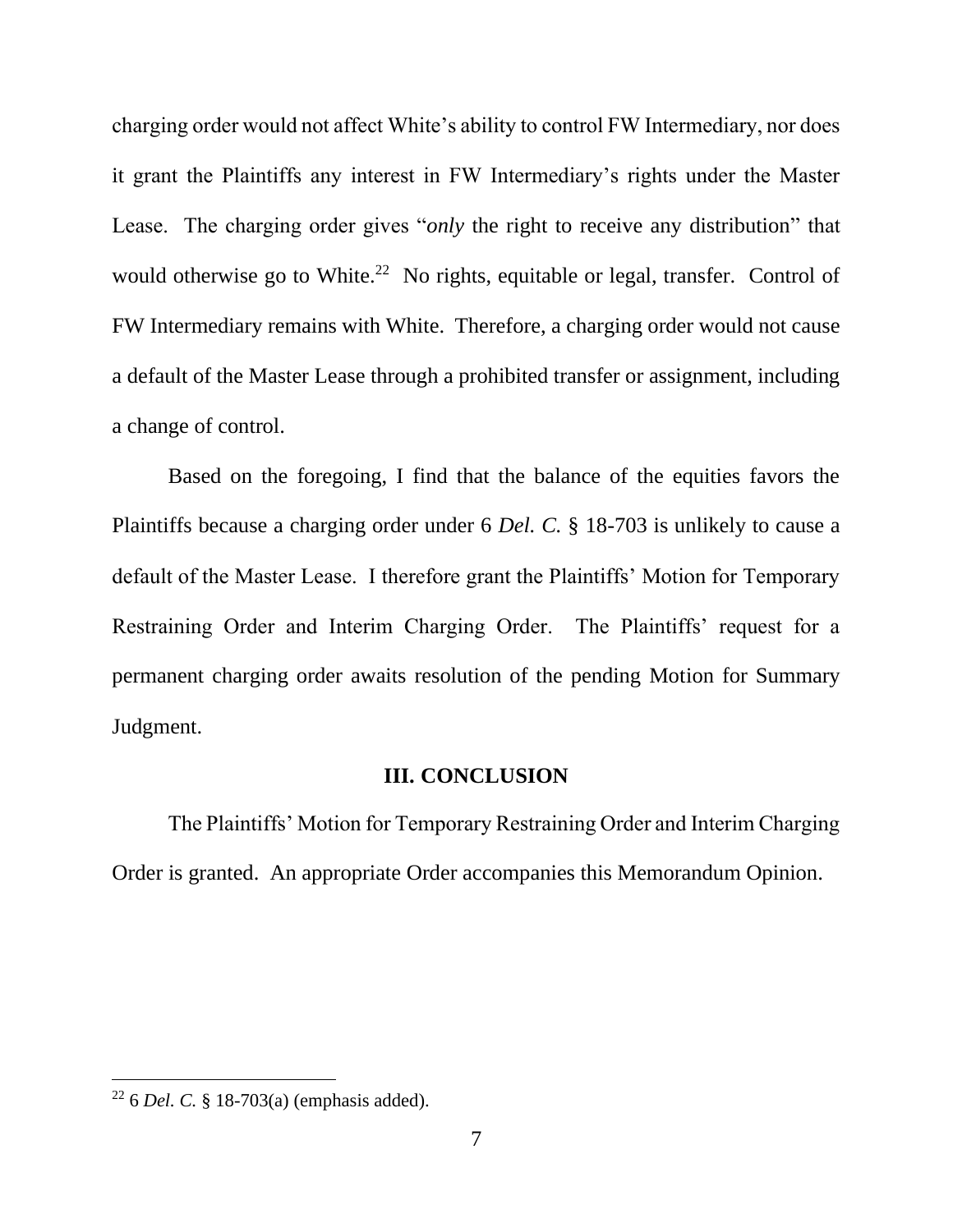## **IN THE COURT OF CHANCERY OF THE STATE OF DELAWARE**

| GMF ELCM FUND L.P., GMF ELCM<br>LLC, GMF ELCM REGENCY I LLC<br>and GMF ELCM REGENCY II LLC,                                                |                       |
|--------------------------------------------------------------------------------------------------------------------------------------------|-----------------------|
| Plaintiffs,                                                                                                                                |                       |
| V.                                                                                                                                         | C.A. No. 2018-0840-SG |
| ELCM HCRE GP LLC, ELCM<br>SPONSOR I HOLDCO LLC, ELCM<br>PARTNERS, LLC, ELCM ASSET<br><b>MANAGER HOLDCO LLC and</b><br>ANDREW WHITE,        |                       |
| Defendants,                                                                                                                                |                       |
| and                                                                                                                                        |                       |
| <b>EAST LAKE CAPITAL</b><br>MANAGEMENT LLC, ELCM<br><b>HEALTHCARE REAL ESTATE FUND</b><br>LP, ELCM SPONSOR I LLC and GMF<br>RSL BUYER LLC, |                       |
| Nominal Defendants.                                                                                                                        |                       |

# **ORDER**

AND NOW, this 18th day of May, 2020, for the reasons set forth contemporaneously in the attached Memorandum Opinion dated May 18, 2020, IT

IS HEREBY ORDERED that:

1. The Plaintiffs' Motion for Temporary Restraining Order and Interim Charging Order is GRANTED.